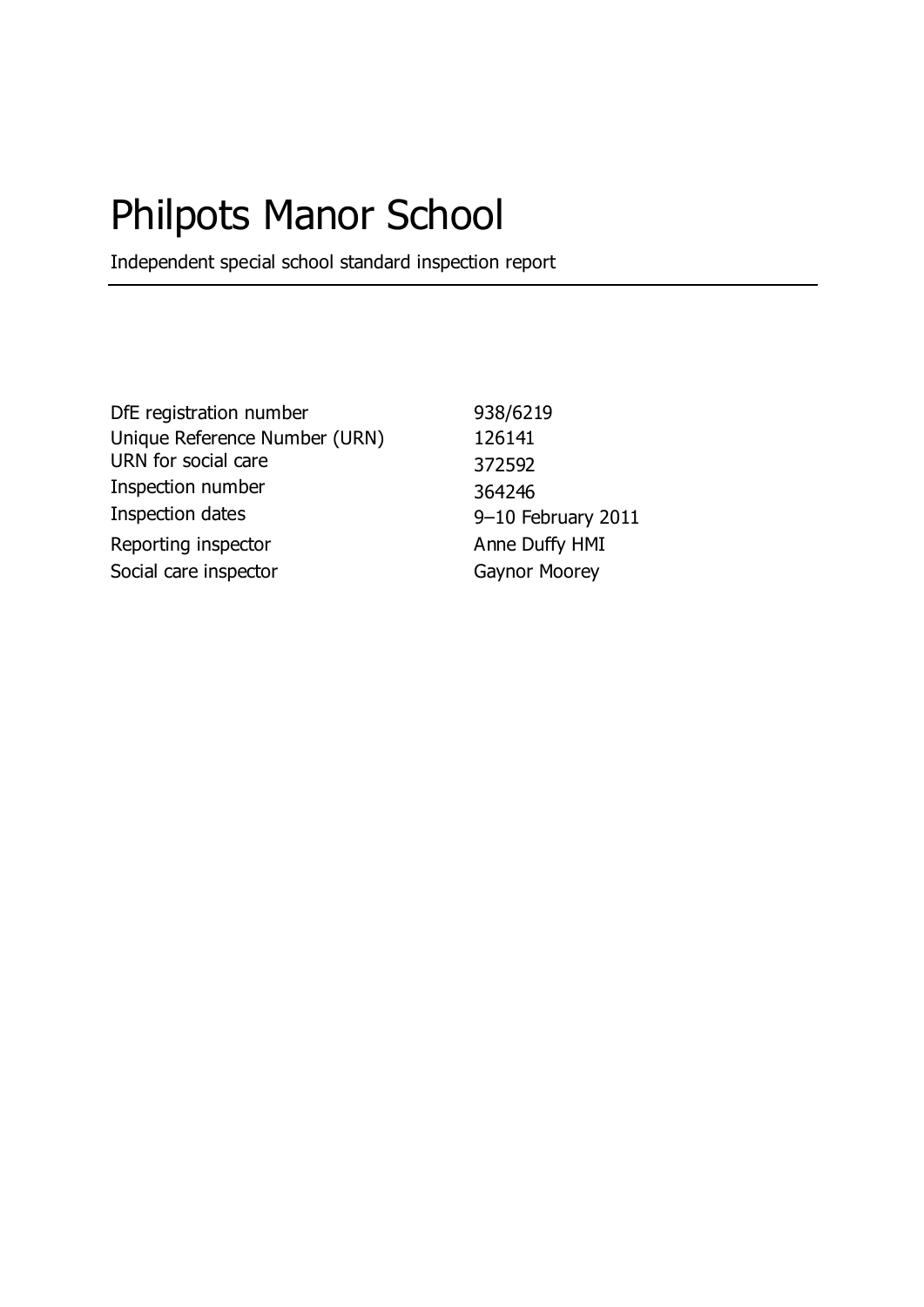The Office for Standards in Education, Children's Services and Skills (Ofsted) regulates and inspects to achieve excellence in the care of children and young people, and in education and skills for learners of all ages. It regulates and inspects childcare and children's social care, and inspects the Children and Family Court Advisory Support Service (Cafcass), schools, colleges, initial teacher training, work-based learning and skills training, adult and community learning, and education and training in prisons and other secure establishments. It assesses council children's services, and inspects services for looked after children, safeguarding and child protection.

If you would like a copy of this document in a different format, such as large print or Braille, please telephone 0300 123 1231, or email enquiries@ofsted.gov.uk.

You may copy all or parts of this document for non-commercial educational purposes, as long as you give details of the source and date of publication and do not alter the information in any way.

To receive regular email alerts about new publications, including survey reports and school inspection reports, please visit our website and go to 'Subscribe'.

Royal Exchange Buildings St Ann's Square Manchester M2 7LA

T: 0300 123 1231 Textphone: 0161 618 8524 E: enquiries@ofsted.gov.uk W: www.ofsted.gov.uk

No. 090070 © Crown copyright 2011

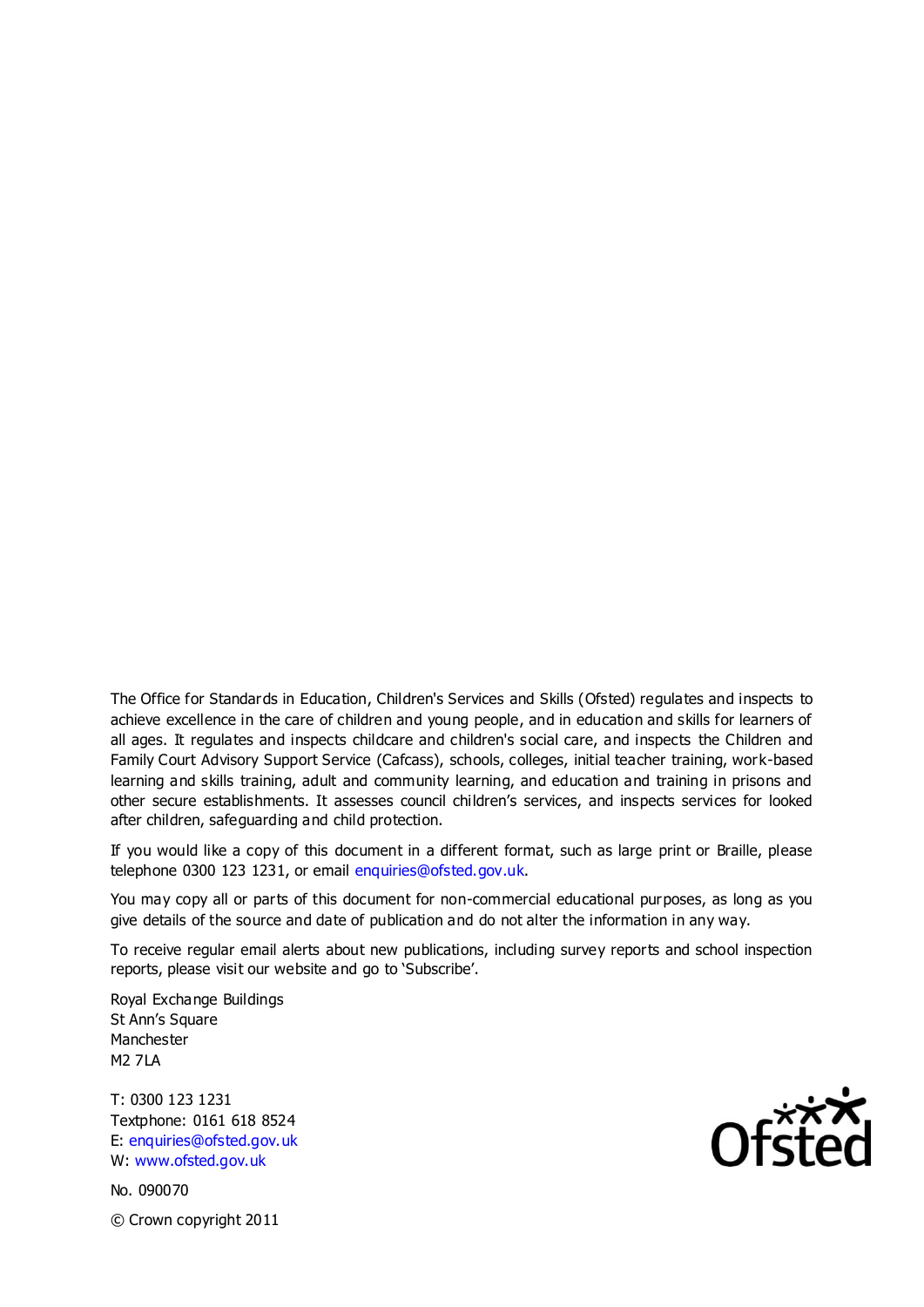

## **Purpose and Scope of the Inspection**

This inspection was carried out by Ofsted under Section 162A of the Education Act 2002, as amended by schedule 8 of the Education Act 2005, the purpose of which is to advise the Secretary of State for Education about the school's suitability for continued registration as an independent school. $1/2$ 

The inspection of boarding provision was carried out under the Care Standards Act 2000 having regard to the national minimum standards for residential special schools, in order to assure children and young people, parents and carers, the public, local authorities and the government of the quality and standard of the service provided.<sup>3</sup>

## **Information about the school**

Philpots Manor School, which opened in 1956, is a co-educational residential special school for up to 60 students aged from seven to 19 years. Situated on the edge of West Hoathly, West Sussex, it follows the social and educational principles of Rudolf Steiner. The aim of the school is that each student develops physically, emotionally, academically, spiritually and socially to the highest degrees of which they are able.

At the time of the inspection, there were 44 students at the school, with boys outnumbering girls by three to one. All but one of the students have a statement of special educational needs and approximately three quarters are boarders. Many students have had previous negative experiences of school, including sustained periods of non-attendance. All have social, emotional and behavioural difficulties, and many also have specific learning difficulties and/or disabilities.

The last inspection of the school's education provision was in December 2006; the boarding provision was last inspected in November 2009.

## **Evaluation of the School**

Philpots Manor School meets its aim and provides a good quality of education. Curricular provision is outstanding and meets the needs of its students exceptionally well. As a result of good teaching and assessment, students are increasingly well motivated and make good progress overall. Students' behaviour is satisfactory, as is their spiritual, moral, social and cultural development. The school has addressed effectively the small number of unmet regulations which were identified in the last inspection and almost all of the unmet national minimum standards identified in the last inspection of boarding. It now meets nearly all of the regulations for

 $\overline{a}$ 

<sup>1</sup> [www.opsi.gov.uk/acts/acts2002/ukpga\\_20020032\\_en\\_14#pt10-ch1-pb4-l1g162](https://www.opsi.gov.uk/acts/acts2002/ukpga_20020032_en_14%23pt10-ch1-pb4-l1g162)

<sup>2</sup> [www.opsi.gov.uk/ACTS/acts2005/ukpga\\_20050018\\_en\\_15#sch8](http://www.opsi.gov.uk/ACTS/acts2005/ukpga_20050018_en_15#sch8)

<sup>3</sup> [www.opsi.gov.uk/acts/acts2000/ukpga\\_20000014\\_en\\_1](http://www.opsi.gov.uk/acts/acts2000/ukpga_20000014_en_1)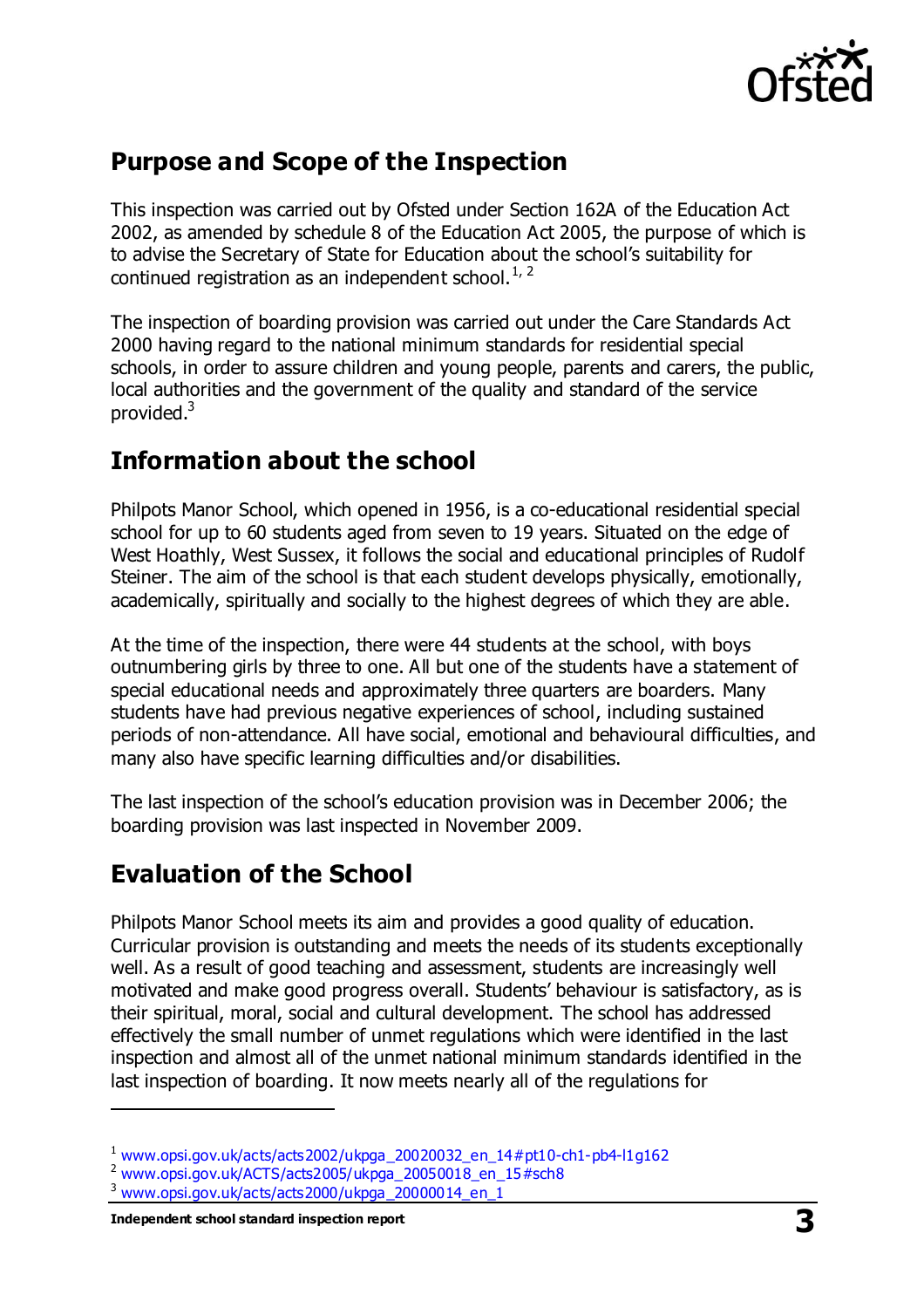

independent schools; it meets the large majority of the national minimum standards for residential special schools. The ethos of the school is reflected in the family atmosphere and generally good relationships between and amongst students and staff. However, insufficiently careful adherence to procedures, particularly with regard to safeguarding and child protection, means that arrangements to promote the welfare, health and safety of students, and the overall effectiveness of the boarding provision, are inadequate.

## **Quality of education**

The quality of the curriculum is outstanding and provides students with excellent opportunities to prepare for the next stage of their education. Based on Steiner Waldorf principles in the lower school, it is developed extremely well to cater for the needs and interests of the older students, many of whom attend individually planned college courses. Each student is entered for Entry Level and/or GCSE English, mathematics and science as they are ready for them; older students also take Entry Level art. The school offers GCSE chemistry, information and communication technology (ICT), Russian, German and business studies on an individual basis according to the choice and ability of the students. Work in stable management and riding, creative arts and textiles, gardening, modern foreign languages, life skills, and other subjects is accredited by the National Open College Network. Since the last inspection, there has been an increase in the number of students attending part-time or full-time courses at local colleges while still boarding at and attending the school. Courses chosen typically have a vocational slant and include painting and decorating, carpentry, motor maintenance and hairdressing. More recently, media studies, ICT and modern foreign languages have extended this range. As one teacher rightly said, 'Our students don't think it will be someone else who will be taking GCSEs or going to college any more.' The curriculum is underpinned by excellent opportunities to prepare for adult life which are provided by the boarding arrangements and good support for those students who benefit from the additional therapies on offer.

Students are provided with a good foundation for success in their GCSE, Entry Level or vocational courses. They make good progress overall, with outstanding success in some cases. There is good provision for sport, both on and off-site, and students have ample opportunities to find an aspect of creative education in which they can excel. The quality of practical work in this creative area is very high. The school's grounds and stables provide an avenue for both educational and emotional progress for students with a high level of need. One student summed up the benefits of this: 'I like it because it is a school, you get what you need to get done as well as do things like work with the horses. I don't want to leave school with no qualifications.'

The quality of teaching and assessment is good overall. Teachers organise lessons well and their strong subject knowledge, underpinned by an understanding of the particular ethos of the school, has a positive impact on students' progress and attitudes to learning. For example, one girl surprised herself by saying 'I want to carry on doing my maths – I never thought I'd say that!' Expectations are high and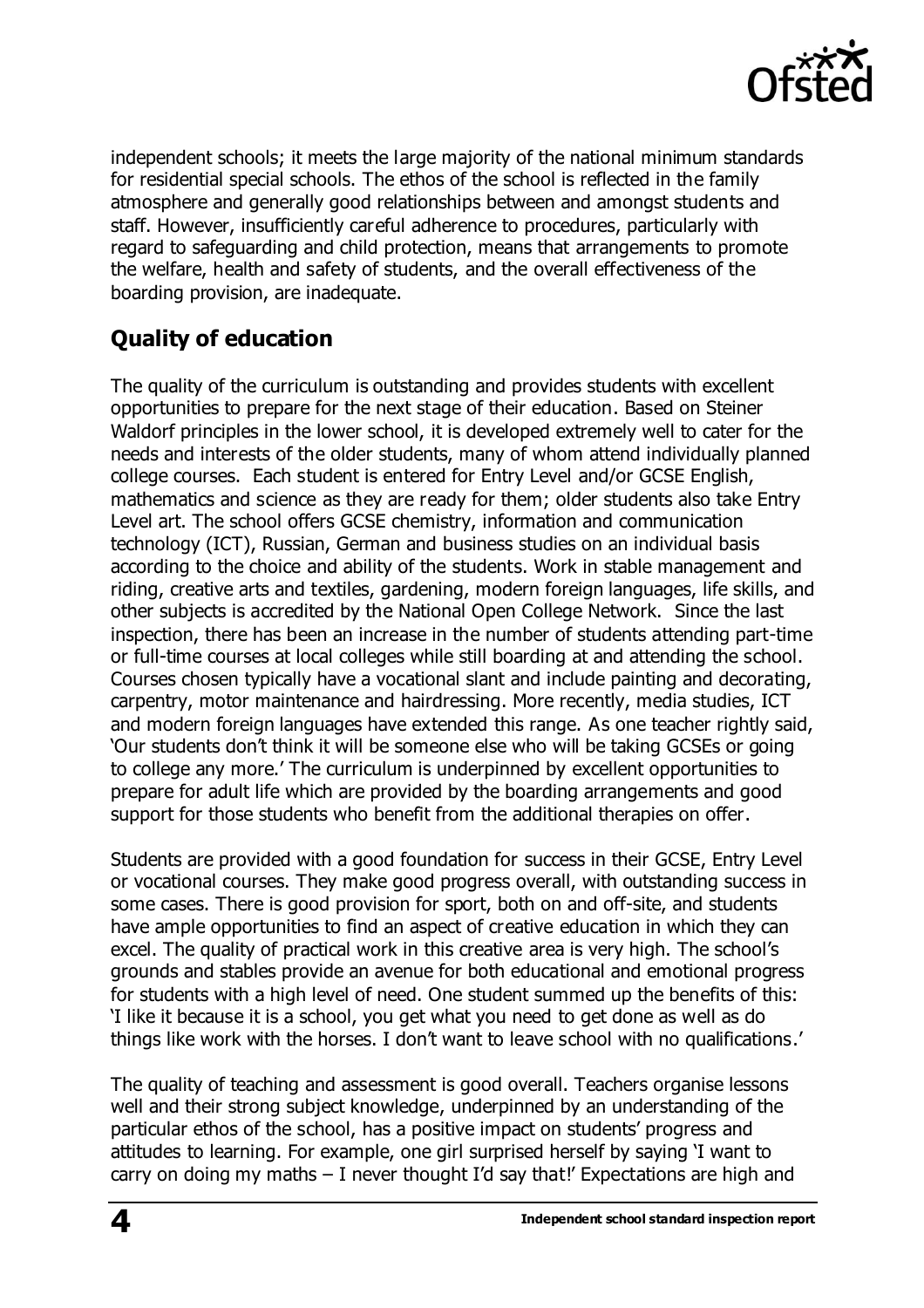

teachers and students share a determination to succeed. Where learning is occasionally less successful, lessons are not sufficiently tailored to the individual levels of each student and behaviour begins to deteriorate. However, evident understanding of the emotional needs of each student generally addresses this very quickly. Teaching assistants work well within the teaching team and are most effective when they participate actively, providing positive models of good learning behaviour. Effective support is provided outside lessons and boarding staff place an appropriate emphasis upon ensuring that academic work is given suitable priority in students' busy evenings.

The school tracks the progress of each student well on an individual basis, in both school and boarding, and reviews students' progress very thoroughly with regard to their statements of special educational needs. However, this information is not used as well as it could be to monitor the impact of the school's work as a whole and to ensure that any differences in progress are analysed and action taken to address inconsistencies. Nevertheless, the school can point to a number of examples where students who have previously found learning difficult have moved on successfully to further or higher education.

#### **Spiritual, moral, social and cultural development of students**

Students' spiritual, moral, social and cultural development is satisfactory. A range of activities both in and out of school provides good opportunities for students to develop self-knowledge, self-esteem and self-confidence. There is a strong sense of community and students' spiritual development is enhanced by the ethos of the school. As a result, they learn to distinguish between right and wrong and begin to demonstrate respect for other people's beliefs and values. Some students make tremendous strides in improving their behaviour. However, for a few, their experience of life at the school and in boarding is affected either by their own negative feelings or those of others, and the number of exclusions has increased over the past year. Behaviour overall is satisfactory. Most, but not all, students enjoy school and attend regularly. A few students have poor attendance; despite concerted effort, and often due to circumstances beyond the school's control, attempts to reengage these students are not consistently effective. However, a move into boarding often supports increased stability and ensures more regular attendance.

Through themes explored in the 'Main Lesson', students learn about other cultures as well as their own and this supports an atmosphere of racial harmony. Students' understanding of those with other backgrounds or experiences is further enhanced by the school's celebration of the wide range of languages spoken by the staff as well as a few of the students. Good development of key skills such as numeracy, literacy and ICT, as well as cookery and other life skills, supports students' preparation for adult life well. A wide variety of work placements attended by students throughout the year include those at garages, hairdressers, local farms, veterinary centres, leisure centres and ICT companies. Coupled with visits to local libraries and other institutions, these help students to understand the world of work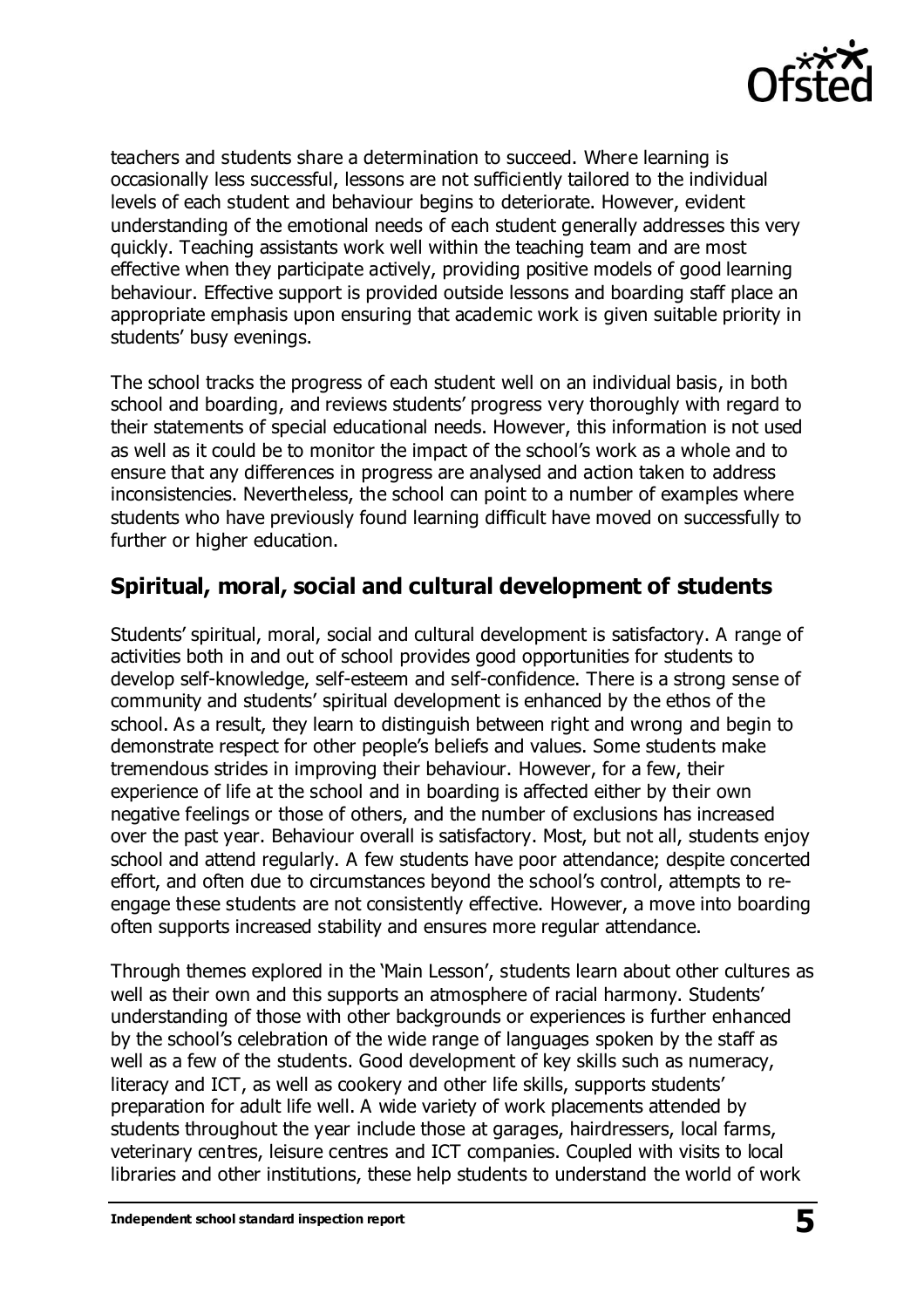

as well as gain an appreciation of public services. Opportunities to grow produce, care for livestock and make things for their houses encourage students' contributions to their community and provide further work-related experiences. Taking part in the village's tidy up day and the planting of bulbs in the autumn enhances their contribution to the local community.

Regular house meetings allow students to express their views about boarding but students' responses during the inspection showed that they would like more opportunities to tell staff what they think about school. This was a suggested area for improvement at the last inspection.

## **Welfare, health and safety of students**

The overall quality of the provision for welfare, health and safety of the students is inadequate. All staff are committed to enabling students to have a safe and productive stay at the school. However, procedures are not rigourous enough to ensure that this will undoubtedly be the case. As a result, the well-being of students, particularly in boarding, has not been consistently safeguarded.

Some arrangements, such as those for first aid and emergencies, are sound, and regular fire checks and practices take place. There is a good balance of enjoyable, healthy and nutritious food at mealtimes. This generally helps students to build up a positive approach to healthy eating, although some expressed dissatisfaction at what is provided. The extensive grounds and a range of off-site activities promote active lifestyles effectively. Students are aware of the guidance they receive about other aspects of safe and healthy living but not all demonstrate that they are able to put this into practice with regard to their own behaviours. The school has an appropriate plan in relation to its responsibilities under the Disability Discrimination Act 1995, as amended, showing how it intends to improve facilities for adults and students with disabilities.

#### **Suitability of staff, supply staff and proprietors**

The school checks all staff to ensure their suitability to work with children and maintains the required single central register. Residential co-workers from other countries who receive training at the school are also appropriately included on the register.

## **Premises and accommodation at the school**

The premises generally provide an appropriate environment for learning and living. There are, however, some inadequate security arrangements. Classrooms are of a reasonable size and specialist teaching areas for vocational and creative subjects are used well. The large gardens provide an extensive area in which students can study horticulture and the stables offer a well-maintained and popular resource.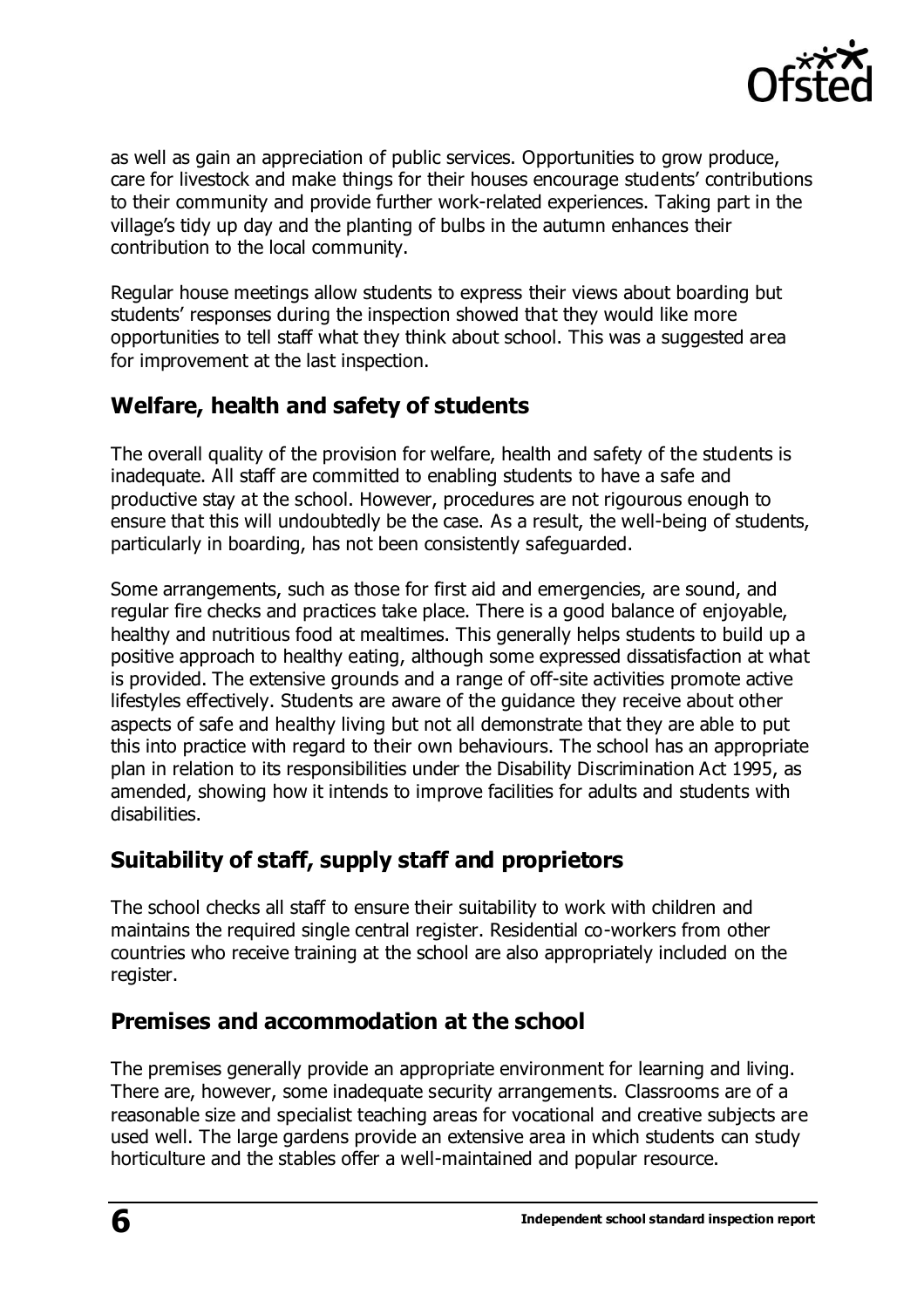

The school has had a programme of renovation of the buildings and facilities in the past two years and has improved many facilities. Shortage of space for science currently means that practical scientific activity is rather cramped. However, there is a schedule of improvement and repair of the physical aspects of the estate and the school rightly has plans to extend the facilities for science when funding becomes available.

### **Provision of information**

The school provides accurate and up-to-date information in its prospectus and on its website. The reporting system, which includes annual reviews and reviews for children who are looked after, helps parents, carers and local authorities to be informed about students' progress. The majority of parents or carers who had responded to the questionnaire by the end of the inspection agreed with the views of placing authorities that the school generally meets the needs of students well.

#### **Manner in which complaints are to be handled**

Procedures for dealing with complaints are available and are compliant with the regulations. At the time of the inspection, some minor omissions were identified which were immediately addressed by the school.

#### **Effectiveness of the boarding provision**

The quality of boarding is inadequate overall. One aspect of this provision, helping students achieve well and enjoy what they do, is outstanding. The provision that boarding makes to support students in being healthy and to make a positive contribution are good and the boarding environment is satisfactory. Organisation and the provision's contribution to ensuring that students stay safe are inadequate. At the time of the inspection, key aspects of risk assessment had not been addressed or followed and records were not monitored with sufficient rigour. A child protection incident had not been reported or recorded as required and some aspects of security are inadequate.

Four of the five recommendations made at the last inspection have been addressed. Recommendations met include obtaining and retaining on file written permission for each young person for the administration of first aid and non-prescribed medication, and staff now have access to these. A majority of renovations to residential houses has now been completed and a system of staff appraisal is now in place. The final recommendation concerned fire safety; this inspection found all fire checks for each residential house were being undertaken regularly with fire records up-to-date.

The catering facility at the school is good, enabling the young people to enjoy a healthy, balanced diet that generally meets their needs and choices. There is very good liaison between various healthcare professionals to support the staff in meeting the young people's health and emotional needs. Health care plans detail the specific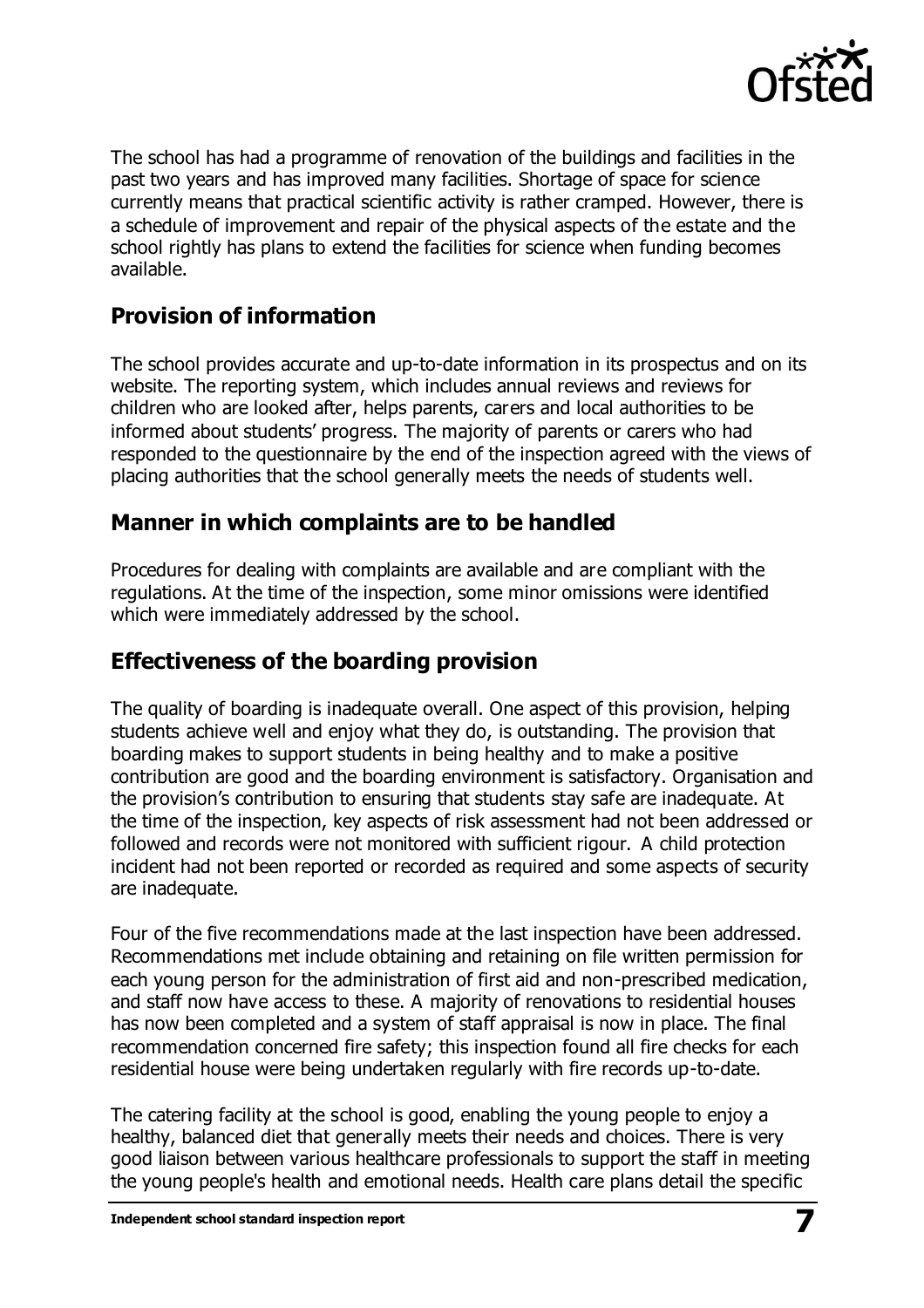

care required to meet the young people's health needs. The school medical coordinator has introduced good medication procedures and first aid is well managed.

Appropriate child protection procedures are in place. Training in safeguarding children is provided for all staff; new staff and co-workers undergo an induction process which includes training on child protection, positive handling strategies and familiarisation with boarding routines. Examples of other training received include first aid and guidance in epilepsy. Students know who they can complain to and records kept of their complaints and comments are good. Young people are further protected by a robust and thorough recruitment procedure. However, not all child protection procedures are followed consistently in practice. For example, one serious incident had not been reported to the appropriate authorities as required and records held on this matter were inaccurate.

Students have opportunities in the residential houses to feed back their views and opinions in both formal and informal forums. Activities offered are varied and give students an opportunity to expand their life experience. The excellent choice and clear structure of activities means that students find boarding both interesting and enjoyable. Older students are given excellent support with independence skills and in preparing to leave the school. Interaction between boarders and staff is seen to be relaxed and warm. Within the boarding community, members of staff are very aware of each student's needs. If bullying occurs, the students are clear that the staff will deal with it and offer support to the victim and advice to the perpetrator. Students feel that sanctions are fair and say that they are encouraged and rewarded for behaving well. Although most students go home at weekends, they can contact their families and friends via mobile telephones, email and the school's telephone during the week.

Accommodation for boarders is comfortable and clean. Students are able to personalise their rooms and their privacy is protected. The school's grounds are extensive and have numerous facilities. The school has suitable risk assessments in place, although there are occasions when these are not followed. A lax approach to ensuring the safety of boarders while in their houses potentially places these vulnerable students at risk. Additionally, residential staff report that they occasionally work extended hours and at times work for up to two weeks with one day off. The school endeavours to make suitable arrangements to avoid this or to ensure that time off in lieu is given.

Fire drills, testing of fire safety equipment and other safety checks are carried out regularly. A clear policy is in place for staff to follow in the event that a student is missing. Records show that this is effectively followed if needed. Records such as those of sanctions and restraints are kept within boarding and checked by a senior member of staff. However, such monitoring is inconsistent so that it is unclear whether some key documents have been reviewed or signed off.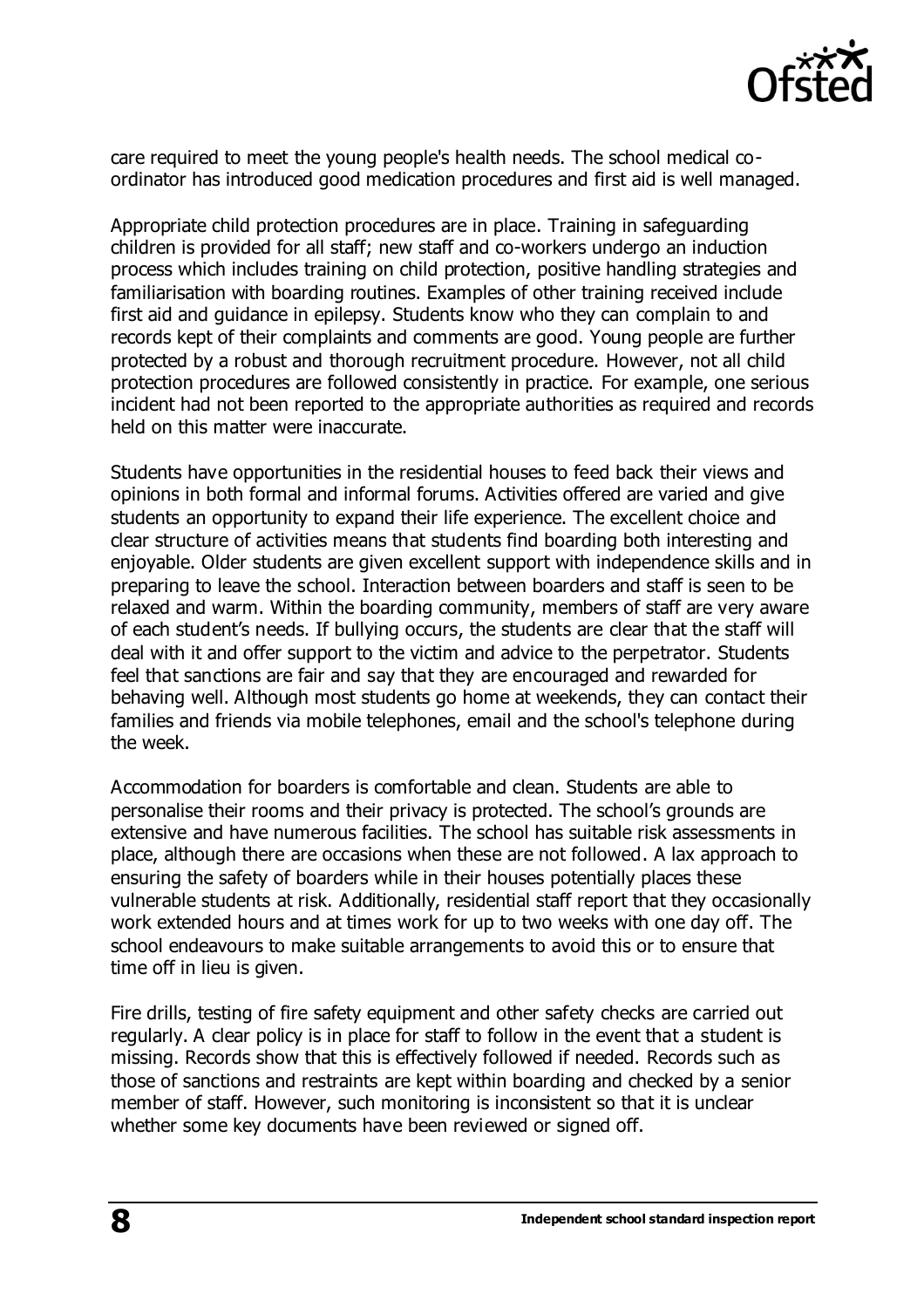

The school prospectus provides a good description of the services provided. The promotion of equality and diversity is good and opportunities are offered to the students to enjoy cultural activities. Levels of staffing are good and the students report that they have easy access to advice and support. The school ensures that students receive good support from professionals within school, while experts from outside the school such as psychologists and therapists are engaged when necessary. Students' individuality is clearly understood and support is tailored well to meet their idiosyncratic needs.

#### **Compliance with regulatory requirements**

The proprietor has ensured that the school meets The Education (Independent School Standards) (England) Regulations 2010, schedule 1 ('the Regulations'), with the exception of those listed below.<sup>4</sup>

The school does not meet all requirements in respect of provision for welfare, health and safety of students (standards in part 3) and must:

- ensure that arrangements are in place to safeguard and promote the welfare of boarders which have regard to the national minimum standards for residential special schools (paragraph 8)
- **E** ensure that there are adequate security arrangements in place for the grounds and buildings (paragraph 23(d))
- **EXTERUTE:** ensure that arrangements are in place to ensure the security of boarders which have regard to the national minimum standards for residential special schools (paragraph 23(t)).

In order to meet the national minimum standards for residential special schools and associated regulations, the school should:

- **EXECUTE:** ensure that all child protection incidents are reported to the appropriate authorities (breach of NMS 5.4 Appendix 1)
- **EXECT** ensure that effective precautions are taken to ensure the security of the school from access by unauthorised persons (breach of NMS 23.6)
- **EXECUTE:** ensure that all risk assessments are acted upon to safeguard the students who board at the school (breach of NMS 32.2 and NMS 26.3)
- ensure that all records are monitored and signed by a senior member of staff (breach of NMS 32.2)
- ensure that all records of allegations or suspicions of abuse and their outcomes are clearly recorded (breach of NMS 32.2 Appendix 1)
- ensure that the school's premises and grounds (including windows and doors which present a risk to children or offer intruder access) have clear risk assessments that are followed by staff (breach of NMS 26.3)

**Independent school standard inspection report 9** 

 $\overline{a}$ 

<sup>4</sup> [www.legislation.gov.uk/uksi/2010/1997/contents/made](http://www.legislation.gov.uk/uksi/2010/1997/contents/made)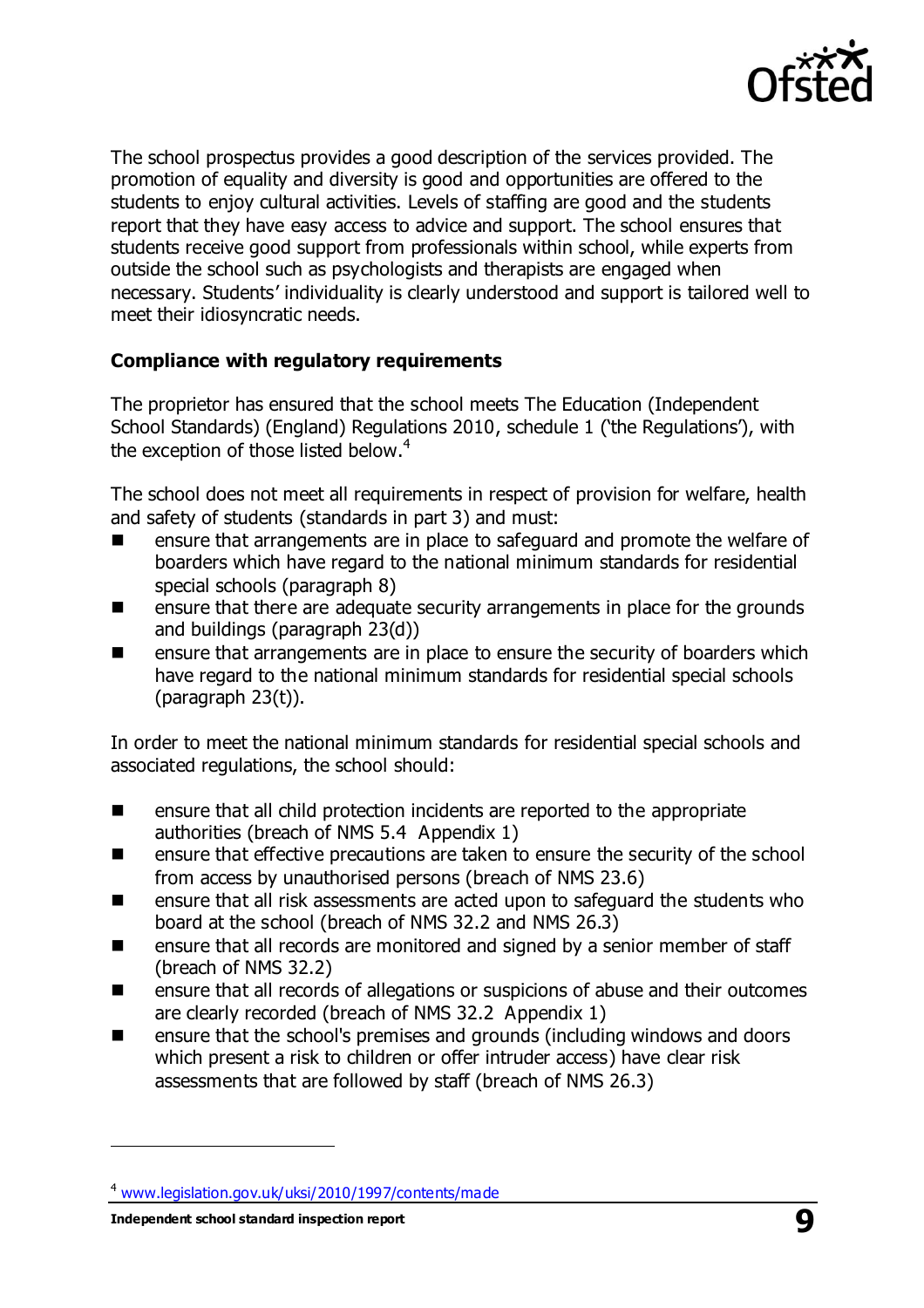

**EXECUTE:** ensure that staff's long working hours are risk assessed and do not impact on the safety of the children (breach of NMS 28.3).

## **What the school could do to improve further**

While not required by regulations, the school might wish to consider the following points for development:

- **EXECUTE:** develop and use a system whereby the progress made by students and the impact of the school's interventions are monitored over time and the information used effectively to address any inconsistencies
- work with the students to consider ways in which they can more regularly contribute their views of the school.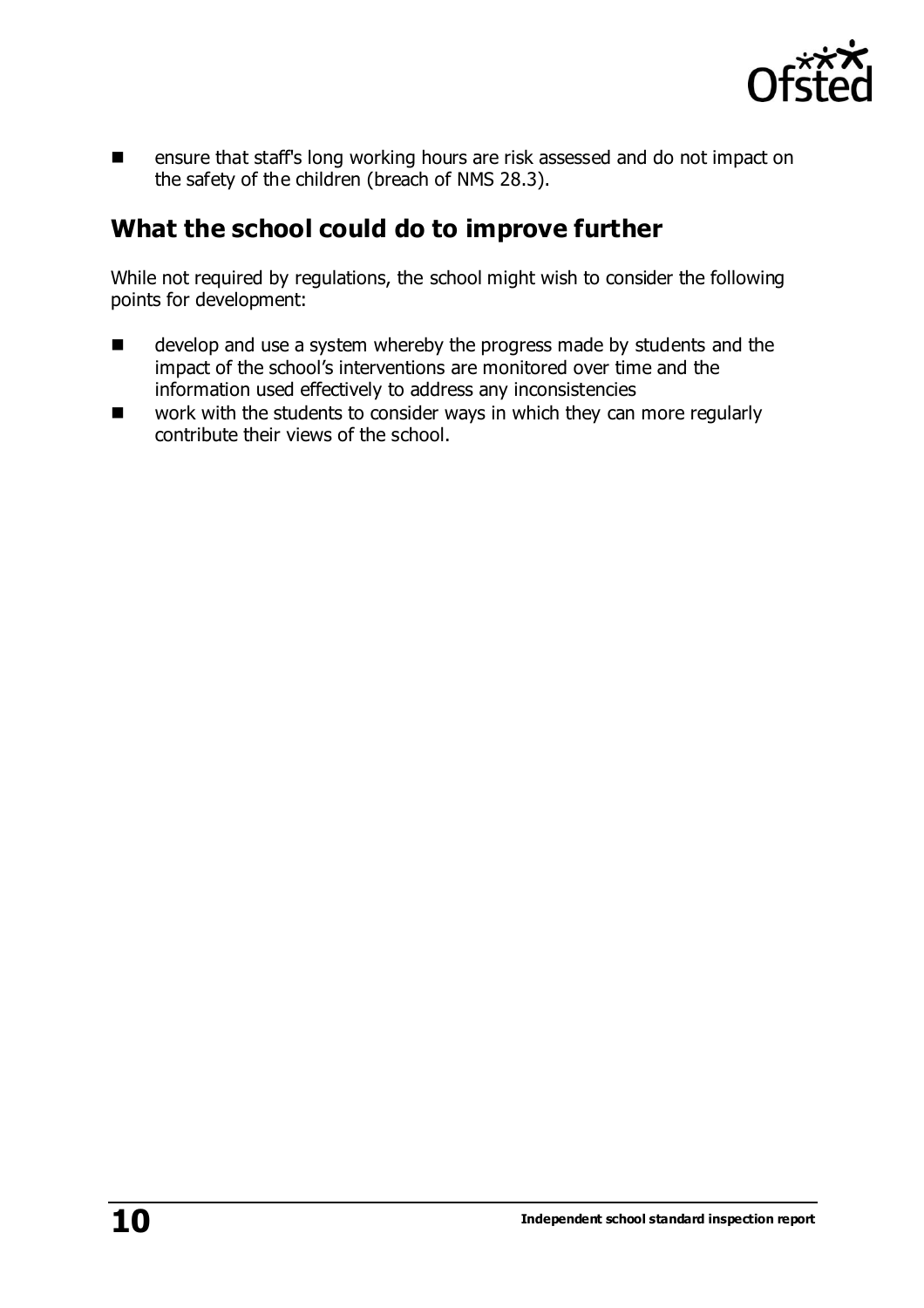

# **Inspection judgements**

| outstanding<br>good | satisfactory | inadequate |
|---------------------|--------------|------------|
|---------------------|--------------|------------|

#### **The quality of education**

| Overall quality of education                                                                      |  |  |
|---------------------------------------------------------------------------------------------------|--|--|
| How well the curriculum and other activities meet the range of needs<br>and interests of students |  |  |
| How effective teaching and assessment are in meeting the full range<br>of students' needs         |  |  |
| How well students make progress in their learning                                                 |  |  |

#### **Students' spiritual, moral, social and cultural development**

| Quality of provision for students' spiritual, moral, social and cultural<br>development |  |  |
|-----------------------------------------------------------------------------------------|--|--|
| The behaviour of students                                                               |  |  |

#### **Welfare, health and safety of students**

| The overall welfare, health and safety of students |  |  |
|----------------------------------------------------|--|--|
|                                                    |  |  |

#### **The quality of boarding provision**

| Effectiveness of boarding provision |  |  |
|-------------------------------------|--|--|
|                                     |  |  |